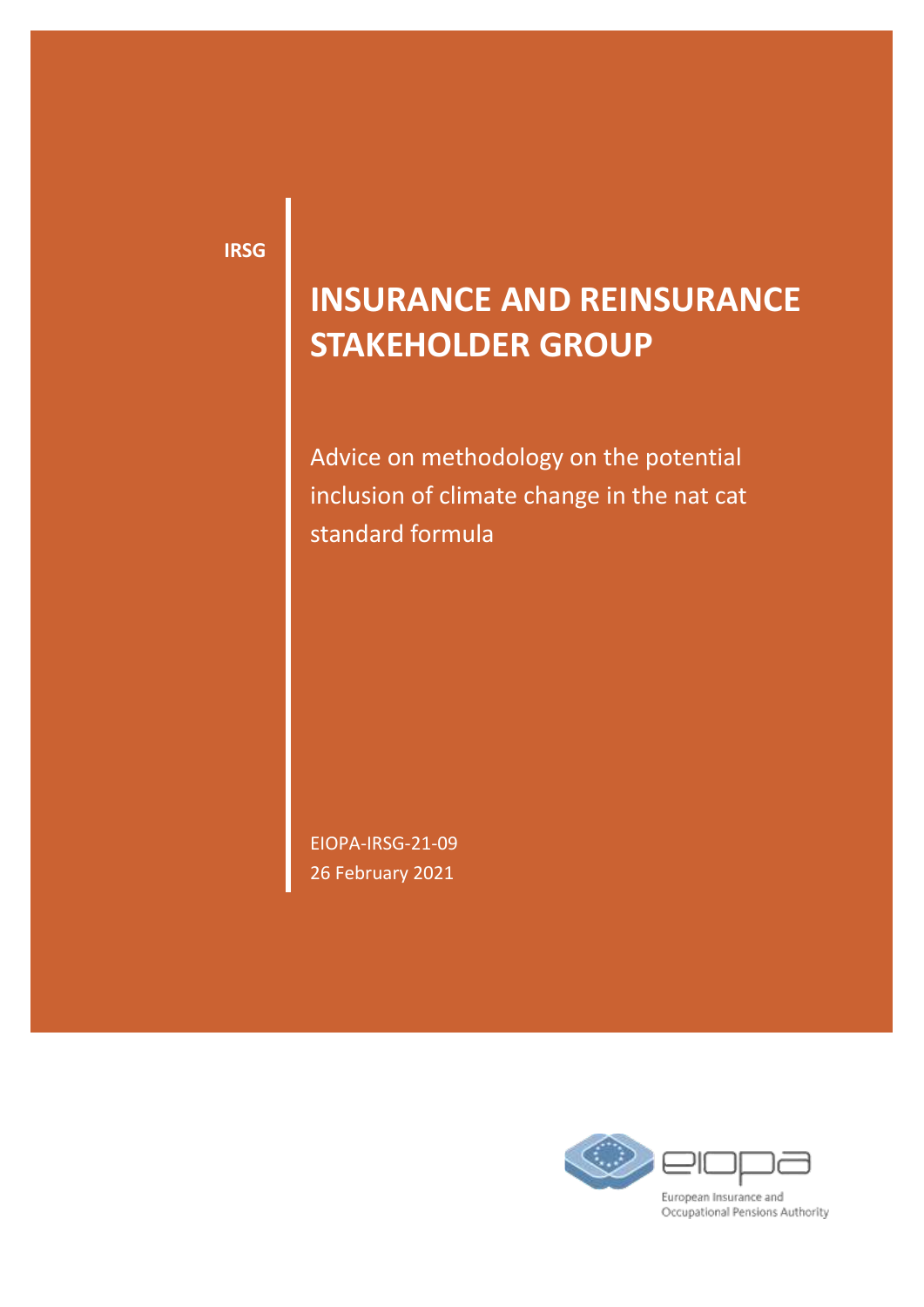## **ADVICE ON METHODOLOGY ON THE POTENTIAL INCLUSION OF CLIMATE CHANGE IN THE NAT CAT STANDARD FORMULA**

The IRSG supports EIOPA's work to assess the impact of climate change and reflect this in the natural catastrophe risk submodule.

The group backs more explicit definitions of perils to ensure that all risks are captured, and none are double-counted. Specific perils should be mapped to terms used to avoid confusion. It is also vital to be aware of different side effects, like consequences of droughts for business lines other than agricultural insurance. Secondary perils, occurring following significant events, and other specific risks, such as volcanic eruption and marine submersion, should also be on monitored in case of increased importance.

The calibration of the standard formula must remain up to date, and its scope should reflect the material risks to which European insurers could be exposed. However, it is worth recognising the limitations of the standard model and materiality of the risks. In our opinion, subject to a materiality assessment, the standard formula could and should be expanded by including new perils or wider scope of existing perils only where scientific data supports it. To this end, EIOPA should develop materiality thresholds which are applied consistently across all markets.

EIOPA's proposal to undertake regular assessment of the nat cat parameters, e.g. every 3-5 years, should ensure that the future evolution of nat cat risks including the impact of climate change is appropriately captured in the nat cat submodule. The assessment should ensure that recalibrations are only undertaken where material changes have occurred to avoid unjustified volatility in the parameters.

If the reassessment process identifies the need for recalibration, this should be undertaken through a standardised, transparent, and documented process concerning the data used and the methods applied. If changes are proposed to be made to SF parameters, supporting calibration documentation, covering derivation and selecting parameters should be made publicly available. This will enable improved insurer understanding of the parameters and put insurers in a better position to assess the SF's potential gaps and appropriateness. Also, in case of expert judgement, appropriate documentation should be made, particularly where recommendations deviate significantly from the input data.

Representatives of model vendors, academics, and insurance and reinsurance companies can all provide valuable insights into the process. We fully agree that nat cat models should employ forward-looking climate change scenarios. However, there is no need to limit the scope of models to be used for nat cat risk management at this stage. Regarding the impact of climate change, a